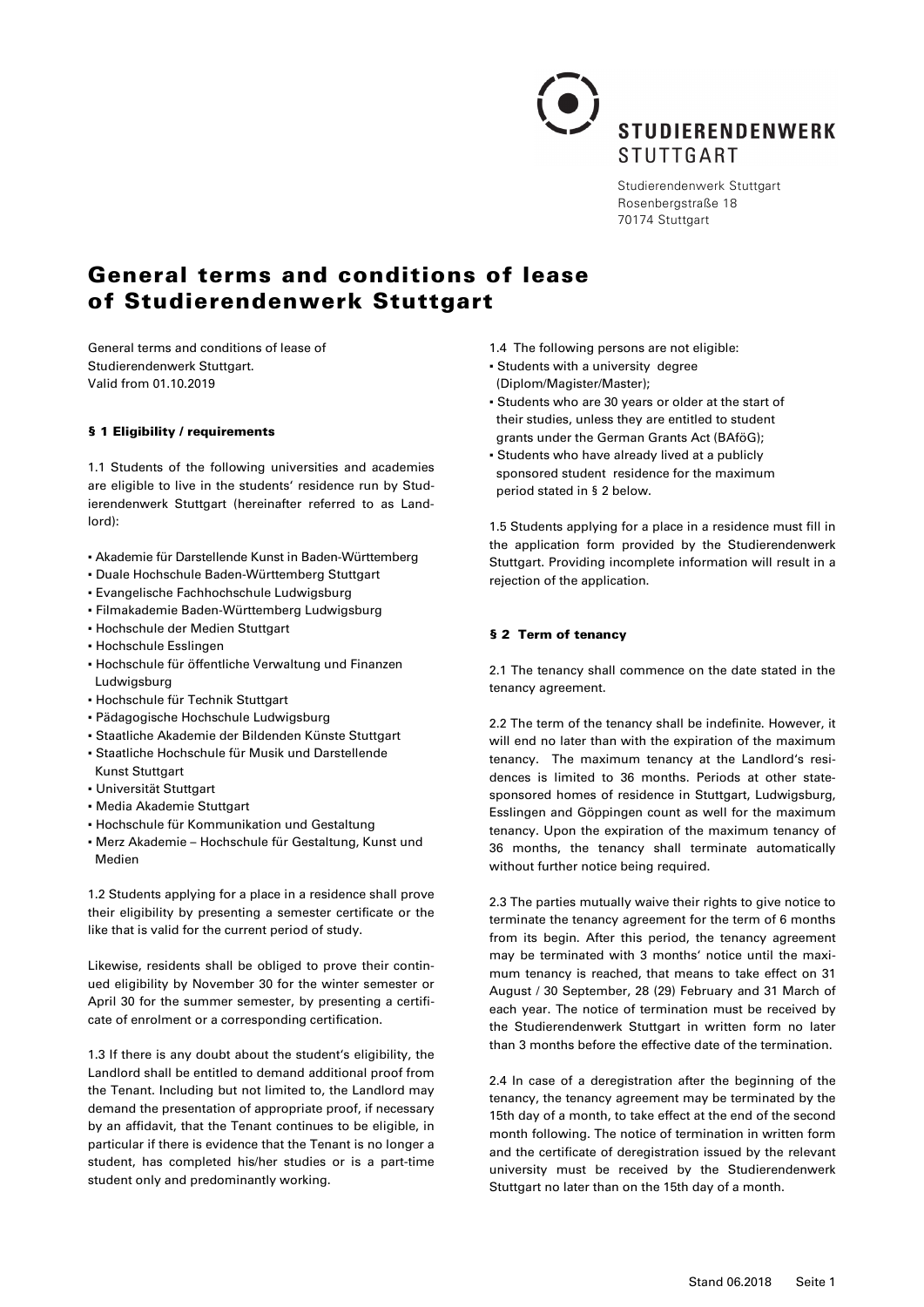2.5 If the Tenant does not become eligible subject to § 1 because he/she does not become a student of a listed university/academy either party may terminate the tenancy agreement with one month's notice to take effect at the end of the month. This right of termination shall also apply during the first six months from the begin of the tenancy in accordance with § 2.3 sentence 1. If the Tenant exercises this special right of termination, we will charge a fee in accordance with § 17 GVO, unless the reasons for exercising the special right of termination are in the responsibility of the Landlord. This fee is either offset against the deposit or collected by direct debit. This does not affect the Tenant's obligation to pay rent until the end of the tenancy, that is the effective date of termination.

2.6 Rental contracts shall only be concluded for complete months.

## § 3 Deposit

3.1 Before moving in, the Tenant must make a deposit in the amount determined by the Landlord. During the term of the tenancy, the Tenant must not offset the deposit against any claims of the Landlord.

The deposit can be offset against damage claims of the Landlord after returning the rented object, for missing parts of inventory or keys, damage to the rented object or other receivables of the Landlord.

3.2 Deposits do not carry interest (§ 551 paragraph 3 sentence 5 BGB).

3.3 The deposit, in full or in part and after deducting any amounts that may be offset, will be transferred to an account named by Tenant after moving out, against presentation of the control slip.

Payment will be made no earlier than six weeks after the end of the tenancy agreement.

The Tenant must present to the Landlord all information necessary for a repayment of the deposit voluntarily. The Landlord is not obligated to request this information. In addition, the Tenant will pay for any costs incurred by the repayment of the deposit.

The right to repayment shall be forfeited after 6 months from the due date if repayment of the deposit and/or the parts not offset is impossible for reasons beyond the Landlord's control (including but not limited to, if the Tenant has failed to state his/her new address and/or account number).

## § 4 Payment of rent and utilities

4.1 Rent payments shall be made monthly in advance, by the third working day of each month.

Rent, bank charges for direct debits not honoured, late fees, bills for cleaning and repair work and the fees subject to § 17 of our fee schedule must be paid monthly in advance, by direct debit.

For this, the Tenant must open a bank account or a current account with the post bank and provide the Landlord with a direct debit authorisation in form of a SEPA mandate for the respective payments coming due.

The Tenant must ensure that there are sufficient funds in the account to pay for all amounts when due.

Costs incurred by unsuccessful debits or by reminders or dunning letters must be borne by the Tenant.

4.2 The rent shall include the following operating costs: public charges, heating costs, costs of hot and cold water supply, sewage costs, costs of cleaning and maintenance of boilers and floor heating systems, costs of elevators, costs of waste removal and road cleaning, costs of house cleaning, costs of gardening, costs of lighting, costs of chimney-sweeping, costs of object and liability insurance, janitor costs, costs of the joint antenna, costs of the operation of the laundry machines, other operating costs in accordance with § 2 BetrKV.

The Landlord is entitled to proportionately allocate above mentioned operating costs in accordance with § 2 BetrKV, by a statement in text form. The Landlord will describe and explain the reason for such allocation in the statement. The Tenant owes the amount allocated to him/her and the correspondingly increased total rent at the beginning of the second month that follows the month in which the statement was issued.

4.3 The rent will increase no sooner than at the beginning of the second year of tenancy and thereafter at the beginning of each further year of tenancy, by the graduated rent agreed in the rental agreement. The Landlord's right to increase the rent due to an increase in operating costs in accordance with above § 2 paragraph 2 shall not be affected.

#### § 5 Handover of the rented object

5.1 Handover of the rented object shall take place on weekdays, from Monday to Friday, during the regular working hours of the janitor at the residence.

If tenancy begins on a Saturday, Sunday or a public holiday, the Tenant will be able to move in on the following working day only.

If the tenancy ends on a Saturday, Sunday, public or negotiated holiday, moving out shall take place on the last working day of the month.

5.2 The Tenant shall only be entitled to be handed over the rented object once he has:

- a) paid the deposit;
- b) presented the direct debit authorisation/SEPA mandate pursuant to § 4.2;
- c) has proven his/her eligibility by presenting an enrolment certificate or the like;
- d) presented a tenancy agreement signed by both parties;
- e) presented his/her passport or ID card.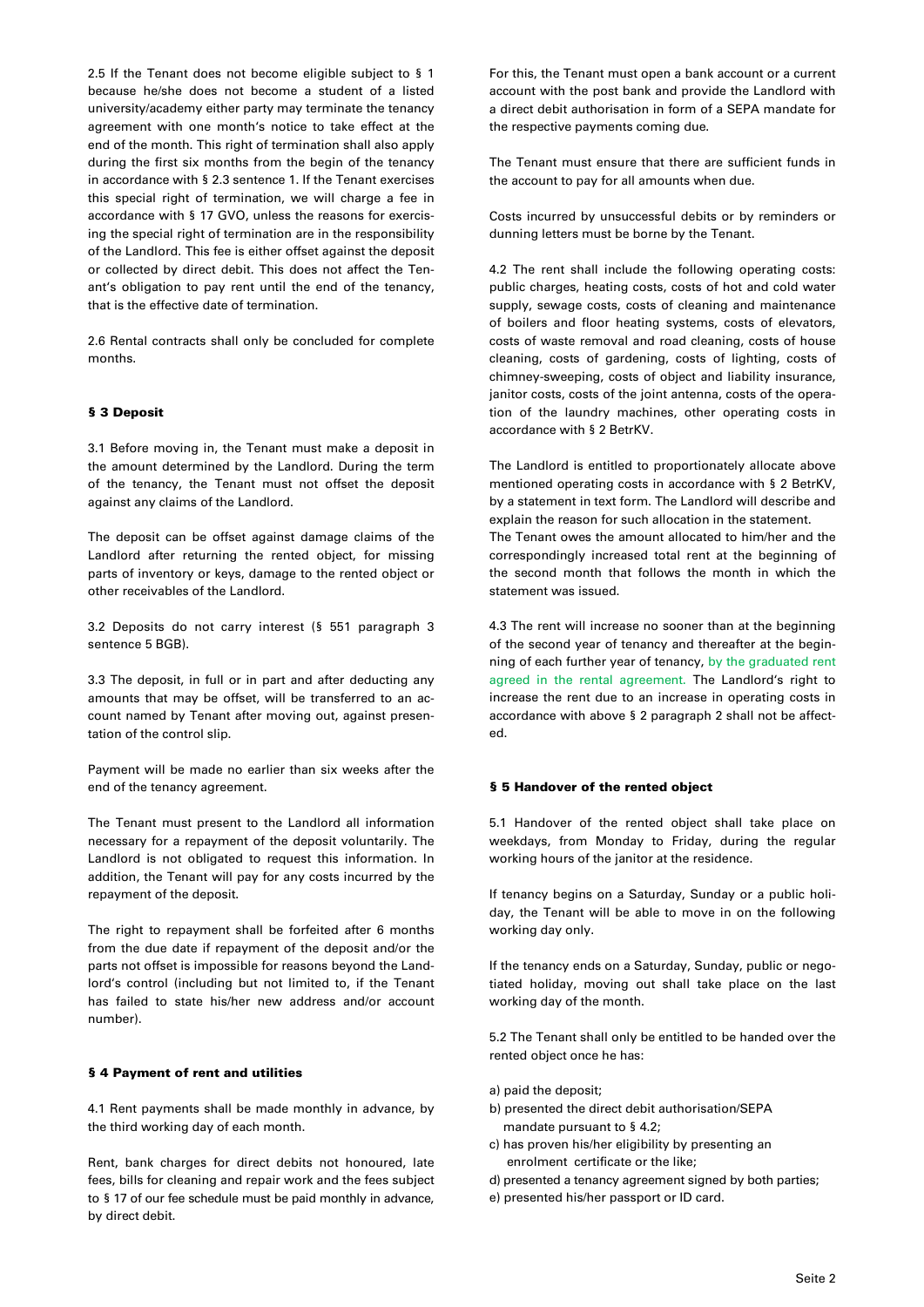On moving in, an inventory will be produced in which the actual state of the room and the inventory as well as the completeness of the inventory are recorded. The Tenant shall be deemed to have confirmed the proper condition of the rented object if he/she does not notify the Landlord in writing of any defects within 14 days from moving in.

The Tenant must notify the Landlord immediately of any infestation with pests or vermin, in the room or the common rooms. If the Tenant culpably fails to comply with this obligation, the Tenant shall bear any additional pest control costs incurred thereby. This also applies to infestations with pests or vermin caused by improper use of the leased property and own negligence.

If the residence is a new building that was only completed recently, the Tenant will be notified of any defects, damage or disturbances, for example due to construction noise.

5.3 Moving within the hall of residence or to another one will only be approved by the Landlord in exceptional justified cases, at a written request. There is no entitlement. A request to move must be made in writing. The waiting period depends on the availability of rooms and any waiting list.

5.4 For the new room, a new tenancy agreement must be signed, at with the terms that are valid then. The former term of tenancy will count for the maximum tenancy in accordance with § 2.2.

For the higher expense for handling the move, we will charge a fee in accordance with § 17 GVO which falls due on the day the new tenancy agreement is signed. The amount will be collected by direct debit.

#### § 6 Equipment and keys

6.1 The Tenant shall be liable for damage to buildings and equipment caused by a culpable violation of his/her obligations under the tenancy agreement and for all damage caused by his/her visitors. Landlord shall only be liable for personal and proberty damage of Tentant and his visitors or for objects brought in by Tentant if Landlord or his vicarious agents are culpable due to malice aforethought or gross negligence.

6.2 The Tenant will receive the number of keys as specified in the inventory for the term of the tenancy. The Tenant is not entitled to receive a second key. The copying of keys is not allowed as a matter of principle. In case of noncompliance, a new cylinder will be installed at the Tenant's expense. The Tenant is not entitled to replace the existing lock provided by the Landlord with another one.

If keys are lost, the Tenant shall be liable for all resulting damage. The Landlord shall be entitled to have the keys in question and all relevant locks replaced with new ones at the Tenant's expense.

#### § 7 Structural changes

7.1 As a matter of principle, the Tenant must not make any structural changes.

7.2 The Landlord may carry out improvements, repairs and other structural changes that are necessary to maintain the building or the rooms and to avoid any risks or repair defects without the Tenant's consent.

For this purpose, the Tenant must provide access to the rooms in question after he/she was notified. The Tenant must not hinder the works in any way. In case of imminent danger, the Landlord or their agent are allowed to access the rented room without prior notification.

7.3 The Tenant shall not be entitled to reduce the rent in case of construction and/or maintenance work and any resulting annoyances if:

- such works are carried out between 8 AM and 8 PM;
- last for a maximum of 14 days;
- the room and the common rooms can be used without any limitation;
- the Tenant or his/her guests have caused the damage that caused the work.

#### § 8 Tenant's obligations

8.1 The Tenant shall be obliged to treat the rented object and the rooms and facilities he/she uses with care.

Smoking in common rooms is not allowed. Smoking in one's own room is allowed but the Tenant must take care that other Tenants don't feel disturbed by the smoke. Repeated non-compliance after receipt of a warning will result in termination. When moving out, the Tenant bears the costs for smoky rooms (painters, furniture cleaning, etc.).

The rented objects must be cleaned regularly by the Tenant, rooms shared with others must always be left clean.

Fridges and deep-freezers in the shared kitchens must be regularly defrosted and cleaned.

The Tenants may only use the shared kitchens/bathrooms including equipment - that are assigned to their rooms (visitors may access them only together with the Tenant). The Landlord or their agents are entitled to access all shared rooms (kitchen, shower, WC) without prior notification to examine their cleanliness, even if they are located within a shared apartment. If the common rooms do not meet the Landlord's standards in terms of cleanliness and if the residents have not cleaned them properly by the fixed deadline the Landlord will commission a cleaning company. The costs of the cleaning will be billed to the residents, at least, however, the fees in accordance with § 17 GVO. In addition to the billing of the costs, the Tenants may receive a warning letter or, in case of repeated non-compliance, the tenancy agreements may even be terminated without notice.

The Tenant must take all reasonable measures in order to prevent the loss, destruction or damage to the individual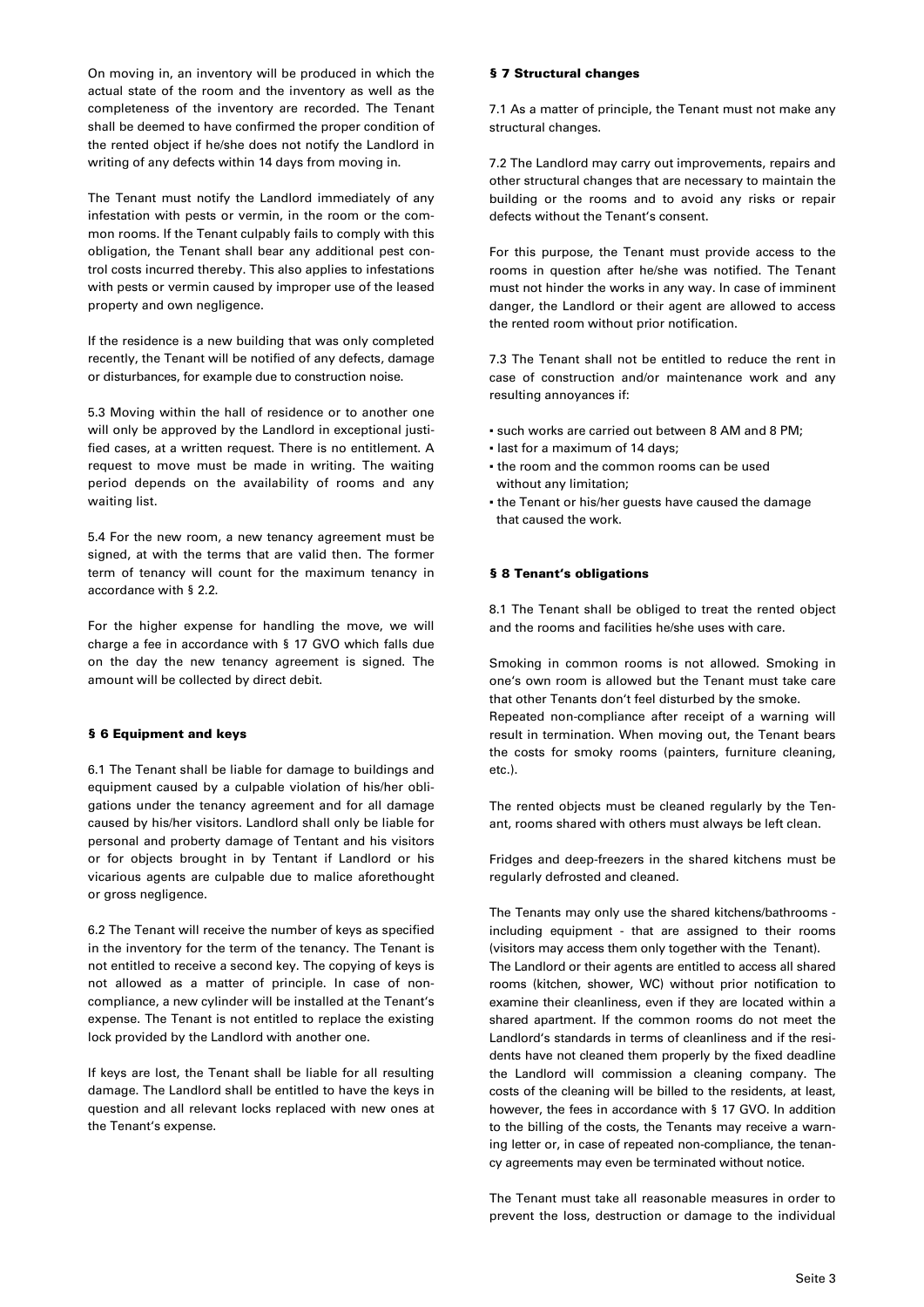or shared rented rooms and equipment. This includes but is not limited to:

- Locked doors on rooms and buildings;
- Careful handling of fire, cinder and electrical heat sources;
- Securing windows and doors against slamming.

8.2 Installation of additional cooking equipment, refrigerators, washing machines etc. is forbidden as a matter of principle.

8.3 The Tenant must not make any changes to the gas, electric or water installations or to devices and fittings connected to it by the Landlord, either in the individual or shared rented rooms. Also, the Tenant must not install any additional floor covering on a firmly installed floor covering.

8.4 The Tenant must strictly comply with all building regulations and the fire regulations. Including but is not limited to, the storage of easily flammable or toxic materials in all the buildings and properties managed by the Landlord as well as the blocking or obstructing of escape routes and the storing of flammable objects in all public areas is forbidden. In residences with fire alarm systems, the fire safety regulations must be observed by all means.

If smoke or fire detectors are damaged or removed by the Tenant he/she is liable to pay damages to the Landlord. This also applies to all resulting costs incurred by consequential damage or additional maintenance expense. The smoke detectors are checked annually. For this, the Tenant must ensure access to the room and the common rooms. The Tenant will be informed of the planned date in writing in due time.

8.5 The Tenant shall be obliged to deal thriftily with electricity, gas, water, heating energy and all materials provided by Landlord.

8.6 Unless the Tenant obtains the prior written consent of the Landlord, pets are not allowed. Keeping some small animals, for example birds, hamsters or fish, in suitable cages or fish tanks is allowed if it is not excessive and in compliance with the agreement.

8.7 The Tenant must notify the Landlord of all and any defects, damage or failures without delay which he has noticed at the rented object, the shared rooms, the building or the technical facilities.

8.8 The Tenant shall use the rented objects for the intended contractual purpose only, that means as a place of residence. In particular, residential rooms must not be used for industrial purposes.

8.9 The issuing of purchase orders on behalf of the residence is not permitted.

8.10 The Tenant shall be obliged to only use the intended and marked parking places for parking his/her motor vehicle. Any motor vehicle or parts thereof must not be parked or left inside buildings intended for residential purposes or buildings in which persons will stay permanently.

8.11 Motor vehicles that are not registered or that are permanently not in use must not be parked or left on the premises of a student residence managed by the Landlord. Any vehicles that are left or parked there in violation of this provision will be removed at the expense of the vehicle owner after issuing a warning.

8.12 On the premises managed by the Landlord and in their immediate vicinity, repairs on motor vehicles must not be undertaken if others could be annoyed by this. In addition, the Landlord does not allow any work that may result in environmental pollution (for example, oil changes).

8.13 The Tenant undertakes to refrain from disturbing any co-tenants or neighbours (especially by excessive noise), including but not limited to the time between 10 PM and 8 AM.

8.14 To protect the tenants, the property of the Studierendenwerk and to maintain order in the residences, the Landlord has commissioned a security firm. To attend to their tasks, the employees of the security firm have been authorised to exercise property rights. That means that said employees are entitled to access common rooms and shared kitchens. The Tenant shall be obliged to obey any instructions issued by the security firm without delay.

8.15 The Tenant must not remove any parts of the rented furniture and equipment form the room, not even temporarily; including but not limited to this applies to furniture and mattresses.

8.16 The language of the agreement shall be German. The Landlord is not obligated to make available documents in any other language. The Tenant must obtain important information himself/herself.

## § 9 Termination of the tenancy agreement for important reason

9.1 If good and sufficient reason exists, the Landlord may terminate the tenancy agreement in writing without notice at any time, allowing a period for clearance of six weeks as per the last day of a month, in severe cases even without a period for clearance. Termination without notice by the Landlord, with a period of six weeks for clearance, shall be justified if the Tenant:

- **.** is no longer a member of a university or academy listed in § 1 above;
- has failed to present the certificate of enrolment or the like mentioned in § 1.2 even after a warning had been issued;
- disturbs the peace at home sustainably.

9.2 Termination without notice, without the Landlord allowing a period for clearance, shall be generally justified if:

- the Tenant has been in arrears with two subsequent rent payments;
- the Tenant has been in arrears with several instalments in the amount of more than two month's rent;
- the Tenant had already received notice of termination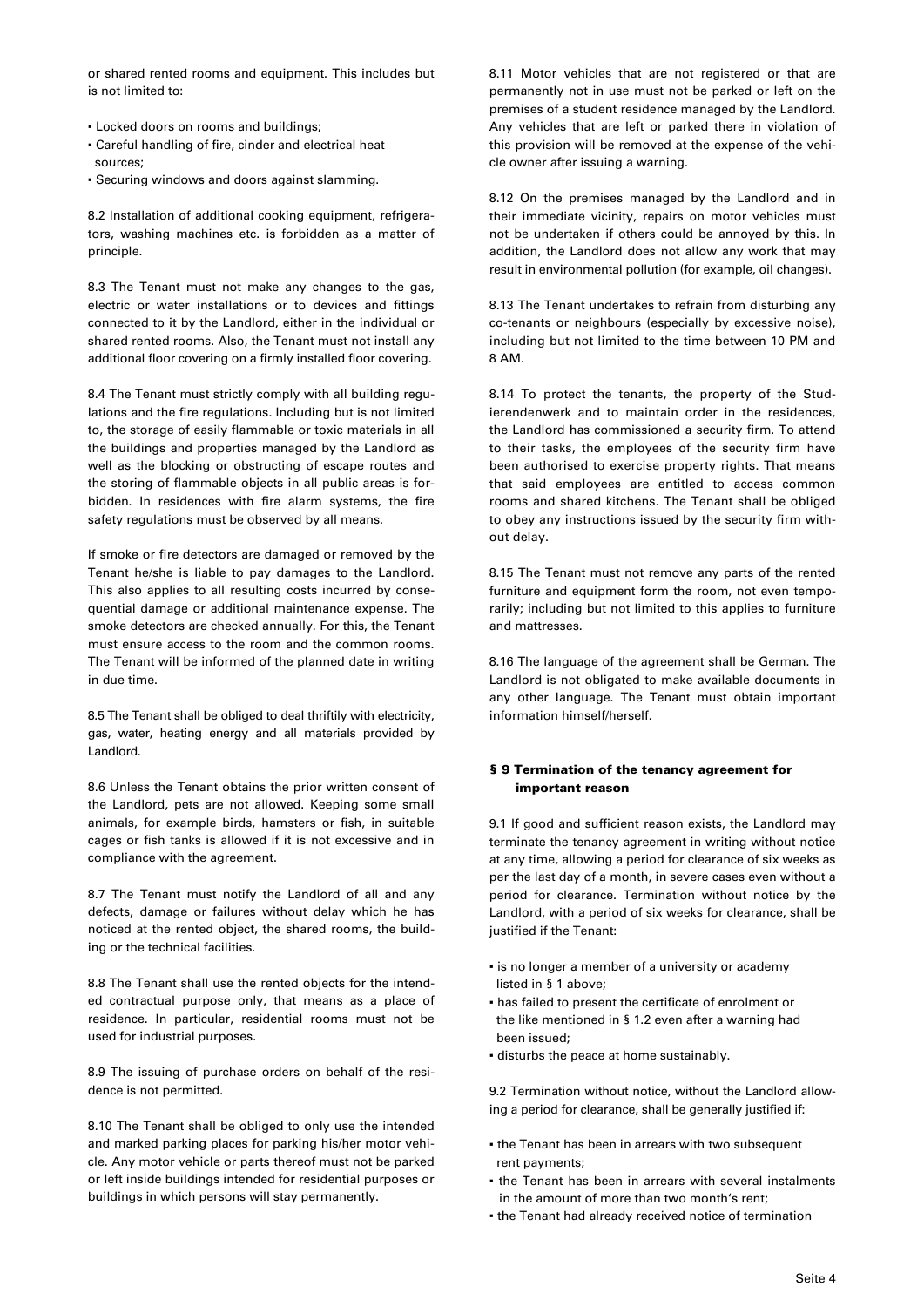for being in arrears with two months' rent but paid the outstanding amount after receiving notice of termination and has come into arrears with two months' rent again;

- despite a warning, the Tenant has allowed a third party to use the rented object in full or in part;
- despite a warning, the Tenant continues to breach the tenancy agreement, the general terms and conditions of lease or the house rules.

#### § 10 Return of the rented object

10.1 The tenancy shall end on the date stated in the tenancy agreement. That means that the tenancy agreement will not be extended automatically for an indefinite period of time if the Tenant continues to use the object after the end of the tenancy agreement and neither party objects to such continued use.

10.2 The rented rooms must be handed over to the Landlord at the end of the tenancy, in a clean state with complete inventory and all the keys.

The Tenant shall be obliged to be present at the inspection that will take place during the working hours of the residence management. The inspection date must be agreed with the residence management. Proper hand-over of the room and/or any detected defects shall be recorded on a control slip. On this control slip, the Tenant shall state his/her new address and the bank account for repayment of the deposit. If the Tenant fails to appear at the appointment, the residence management shall be entitled to access and inspect the room or apartment at the residence even without the Tenant.

The Landlord shall be entitled to repair or remove any defects or damage at the Tenant's expense if the Tenant has caused them and is responsible for such.

If the room or apartment at the residence is not returned properly when the Tenant moves out any costs incurred by the Landlord will be billed to the Tenant, as well as an additional handling fee in accordance with § 17 GVO.

10.3 The Landlord may remove personal property left in any rented room, shared room or apartment by the Tenant despite his/her obligation to remove such when moving out. In addition, the Landlord shall be entitled to destroy objects of no apparent value.

The Landlord shall only be liable for any damage or loss during the storage of removed objects if such damage or loss was caused by intent or gross negligence. Under no circumstances shall the Landlord be obliged to effect insurance for the objects or to take further precautions.

The Tenant must pay damages in cash for all costs incurred by the Landlord from the failure to remove such objects. The Landlord shall be entitled to reject the handover of such objects and exercise their lien until all claims under the tenancy agreement have been satisfied.

The Landlord shall also be entitled to reoccupy the room.

#### § 11 Subletting

11.1 All subletting or transfer for use of the rented rooms to third parties, even partially, requires the Landlord's prior consent and is forbidden otherwise. To avoid overoccupancy, the same shall also apply for having third parties stay at the rooms of the Tenant, even if this is temporary. The Landlord shall be entitled to ban any persons that cannot identify themselves as tenants. Any violation of this provision shall result in termination without notice of the tenancy agreement.

11.2 Some of the Landlord's residences have housing offices. These housing offices are managed by the tutors of the residences. The Tenant can register his/her room there for subletting. At these residences, subletting is allowed through the relevant housing office only. § 11.1 shall not be affected by this provision.

Studierendenwerk Stuttgart regularly provides the housing offices with the necessary information for subletting.

At residences without housing offices, the form for subletting provided by the Studierendenwerk Stuttgart will be available from the janitor. For any nonauthorised subletting, the Tenant will be billed a fee in accordance with § 17 GVO. Documentation for this is not required. The payment of the fee will not relieve the Tenant of the measures under § 11.1.

In this case, the duties under the tenancy agreement shall remain with the Tenant. Otherwise, the subtenant shall subject him/herself to all the terms and conditions of the tenancy agreement by written declaration, and to the general terms and conditions of lease for the student residences of Studierendenwerk Stuttgart and the house rules. Both shall be liable for all claims as joint and several debtors.

#### § 12 TV connection

12.1 The Tenant must not make any changes to existing connections, including but not limited to, he/she must not install any additional sockets to the shared system.

12.2 An installation of outdoor antennas (satellite dish) is not permitted due to the short-term nature of the tenancy agreement, because there are other possibilities of TV supply.

#### § 13 Waste disposal

Any waste must be separated in line with the valid provisions and disposed in the respective containers. In case of a violation of this provision, we will bill a handling fee in accordance with § 17 GVO, plus the disposal costs incurred.

#### § 14 Correspondence

Written notifications from the Landlord to the Tenant shall be deemed served upon placement in the latter's letterbox. The Tenant must name a receiving agent during longer periods of absence, e.g. during a semester break.